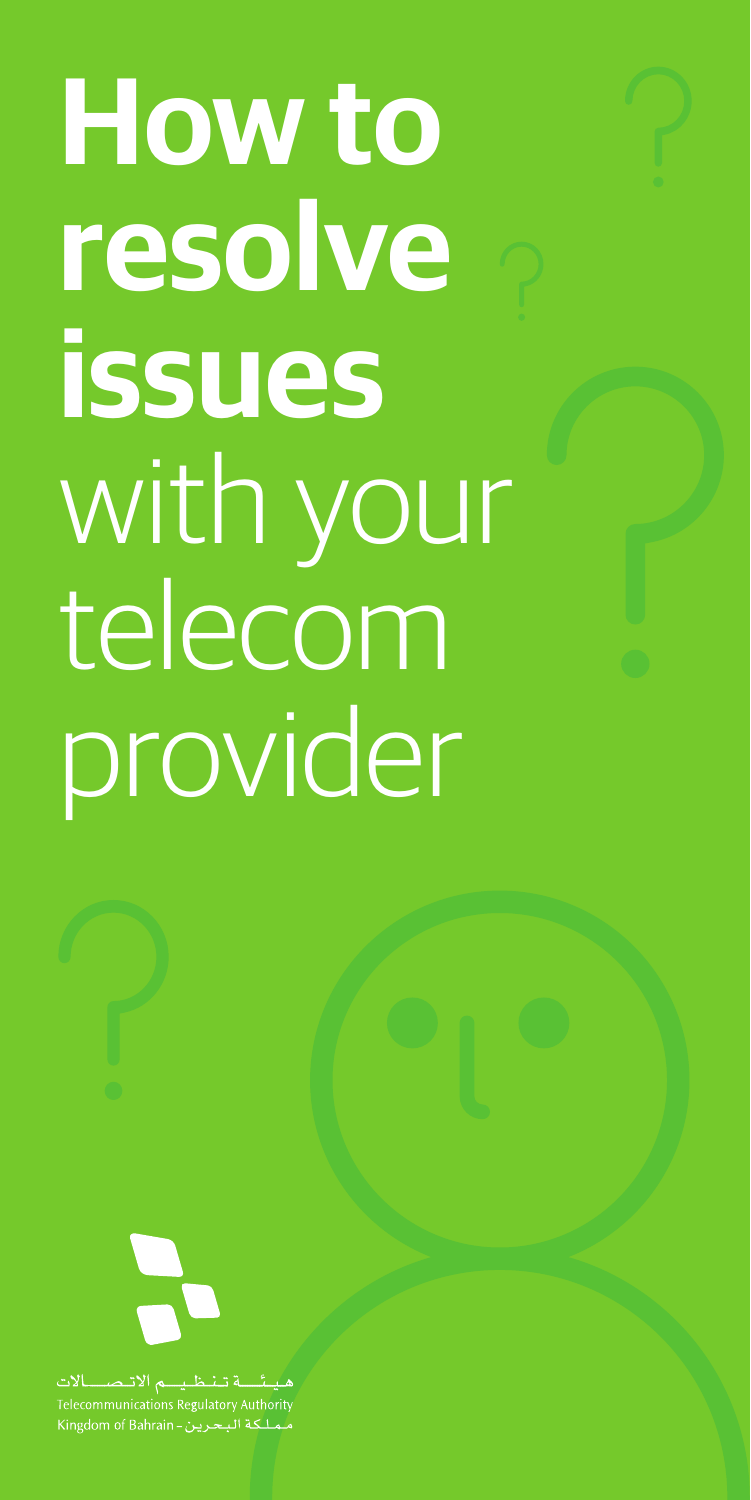## **Contacting your provider**

If you have an issue with your service provider, be it about billing, quality of connection or service, etc. the first thing you should do is contact them and try to resolve the issue directly. You may contact them, either by writing to them or calling their contact center.

- If you write to your provider, ensure your letter contains:
	- Your **full name, a contact number and the line number** that has the fault or issue (if it is not the same as your contact number)
	- An explanation of the issue you are facing. Provide details such as when it first started and what actions you have taken already to fix it. Provide as much information as you can
	- Provide **copies of any relevant documents** and save all correspondence between you and your service provider
	- Always request a **reference number** for your case
- **Request that your provider gives you a date** by when they expect to provide initial feedback or a resolution to your issue
- Manage your complaint with your service provider directly



Include your full name, contact number and line number



Clearly outline your issue and provide copies of bills and relevant documents



Request a reference number



Request a date for when you can expect feedback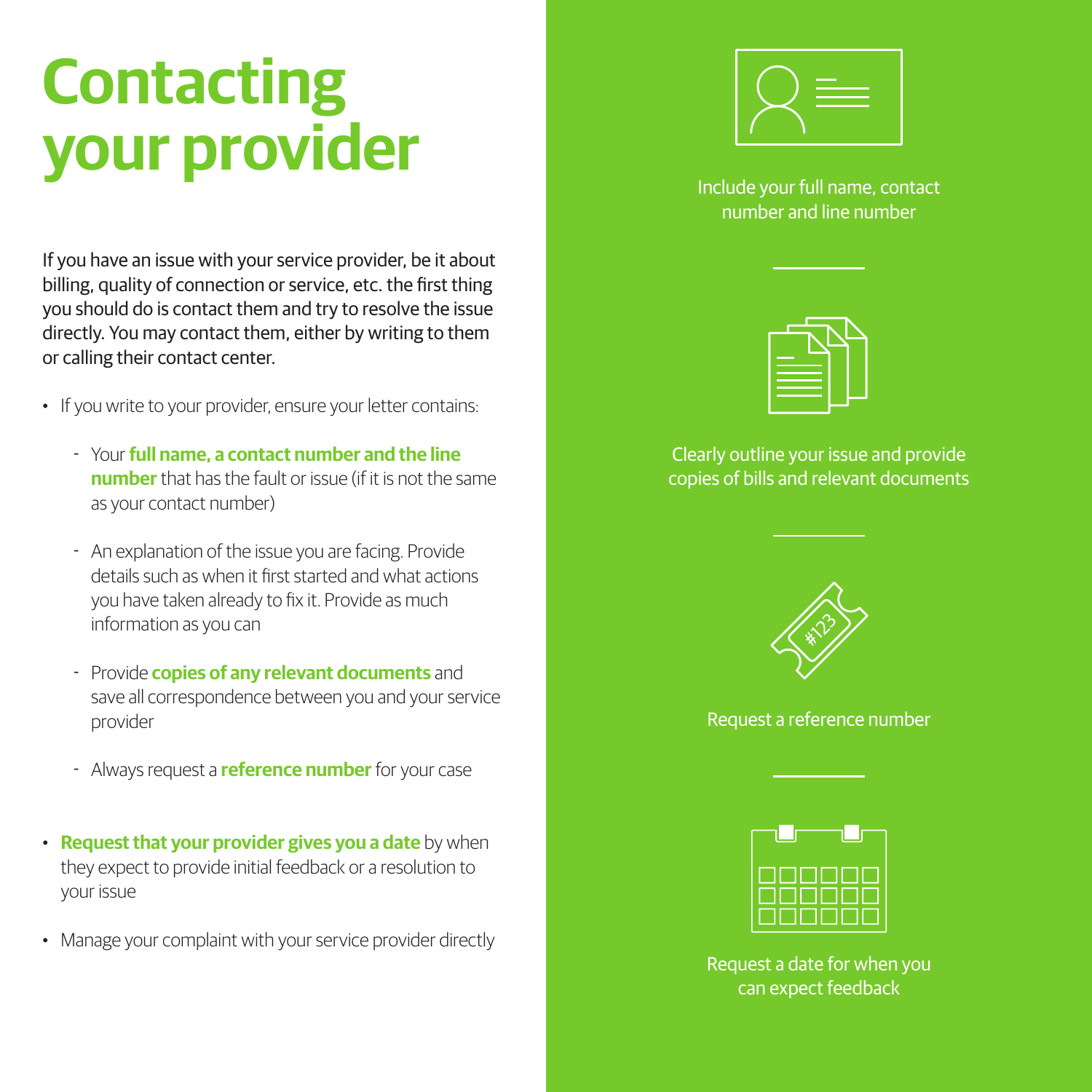### **Getting in touch with us**

If you have completed the aforementioned steps with your service provider but you are not satisfied with the outcome, or more than 60 days have passed since you submitted your complaint and it has not been resolved yet, you should contact the TRA and we will be ready to offer you the help you need.

You may contact us:

- • By calling our consumer hotline on **81188**
- Through our consumer page on TRA's website **consumer.tra.org.bh**
- • By emailing us via **consumer@tra.org.bh**
- • By sending us a fax on **17532523**





You can call us on 81188



Our web address is consumer.tra.org.bh



Email us at consumer@tra.org.bh



Fax us on 17532523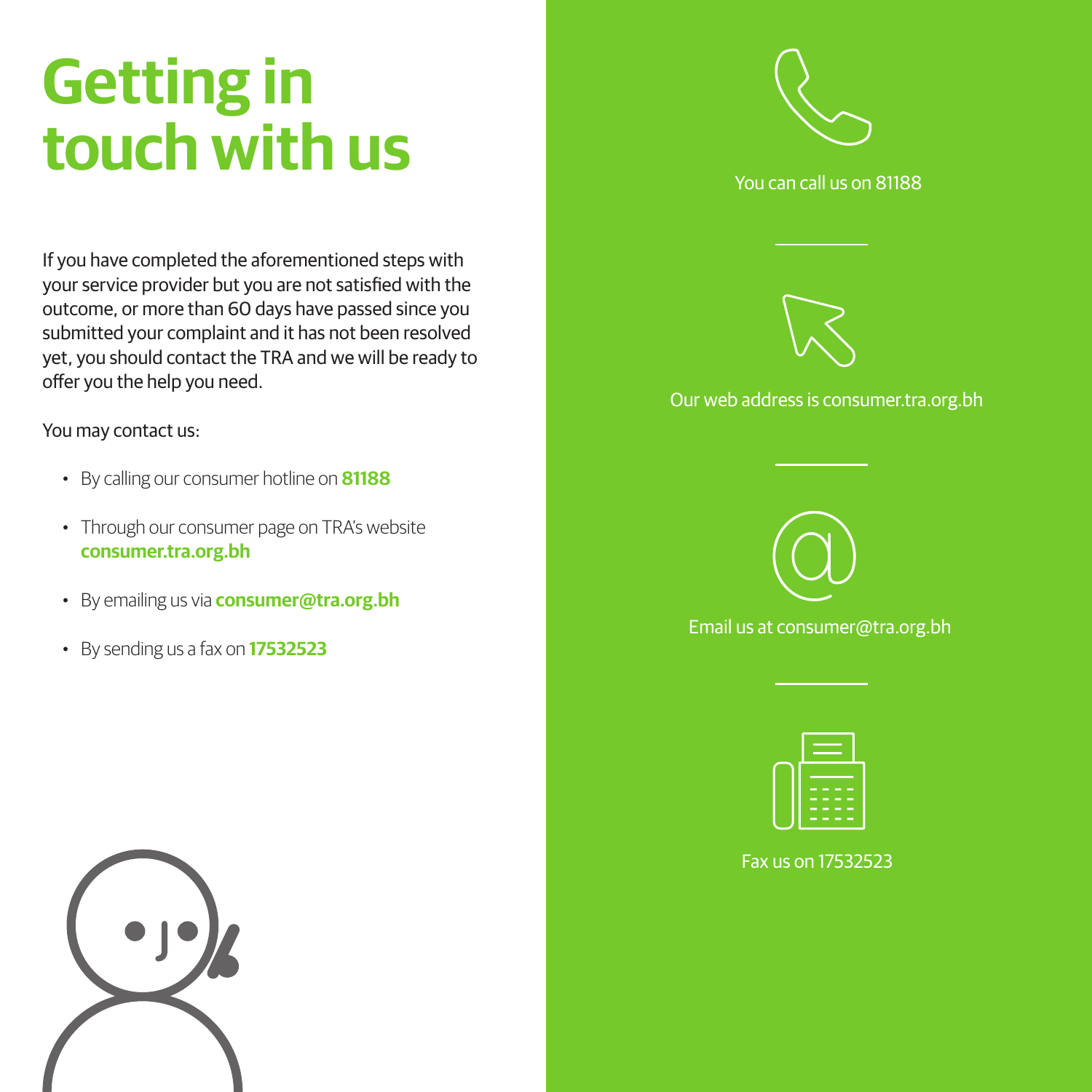### **What we need to know**

To ensure we give your complaint the best possible care, please provide us with the following:

- • A clear description of the complaint you faced and your expectations
- • Copies of **all the correspondence** between you and your service provider and if you have it, your complaint **reference number**
- A **copy of your ID**, so we can confirm you are the service subscriber concerned in the complaint
- Your full name and appropriate contact details, including your **telephone number**, in case we need to get in touch with you





#### We need copies of all your correspondence



#### Your reference number



#### A copy of your CPR



Your phone number